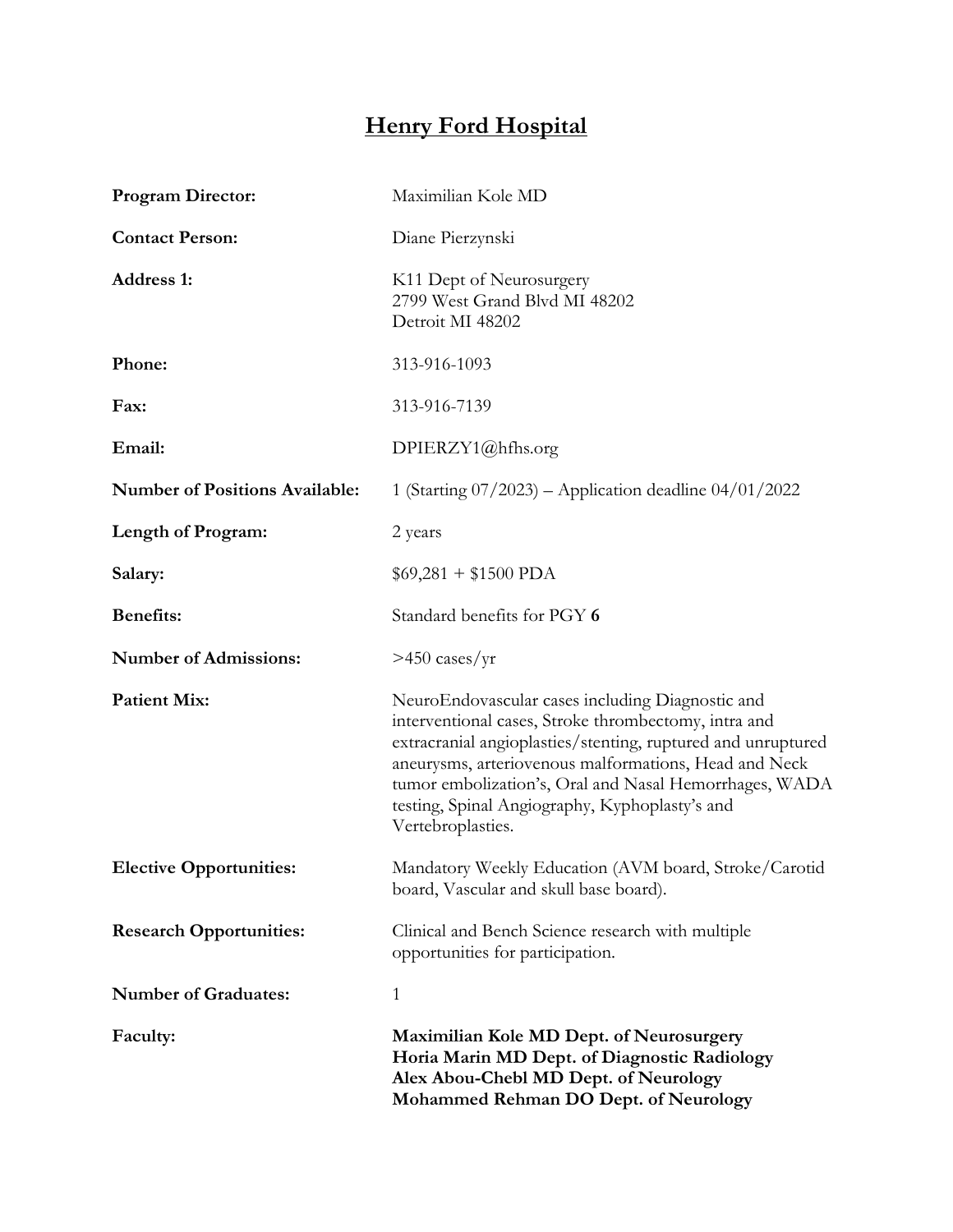## **Sparrow Hospital-Michigan State University**

| <b>Program Director:</b>              | Anmar Razak, MD                                                                                             |
|---------------------------------------|-------------------------------------------------------------------------------------------------------------|
| <b>Contact Person:</b>                | Anita Parkhurst                                                                                             |
| Address:                              | 804 Service Road, A-217<br>East Lansing, MI 48824                                                           |
| Phone:                                | 517-432-9277                                                                                                |
| Fax:                                  | 517-432-9414                                                                                                |
| Email:                                | Razak@msu.edu; Parkhur8@msu.edu                                                                             |
| <b>Number of Positions Available:</b> | 1                                                                                                           |
| Length of Program:                    | 2 years                                                                                                     |
| Salary:                               | \$59,160-PGY-6; \$60,690-PGY-7                                                                              |
| <b>Benefits:</b>                      | Standard Benefits for PGY-6                                                                                 |
| <b>Number of Admissions:</b>          | 800 stroke admissions/450 interventional procedures<br>annually                                             |
| <b>Patient Mix:</b>                   | Broad variety of cases including hemorrhagic and ischemic<br>strokes, spinal and head and neck pathologies. |
| <b>Clinic Settings:</b>               | Michigan State University Clinical Center, East Lansing, MI                                                 |
| <b>Elective Opportunities:</b>        | Vascular Neurology, Neuroradiology, Neurology, and<br>Research                                              |
| <b>Research Opportunities:</b>        | Research opportunities are available in clinical and bench<br>academic research.                            |
| <b>Number of Graduates:</b>           | 6                                                                                                           |
| Faculty:                              | Anmar Razak, MD<br>Omar Qahwash, DO                                                                         |